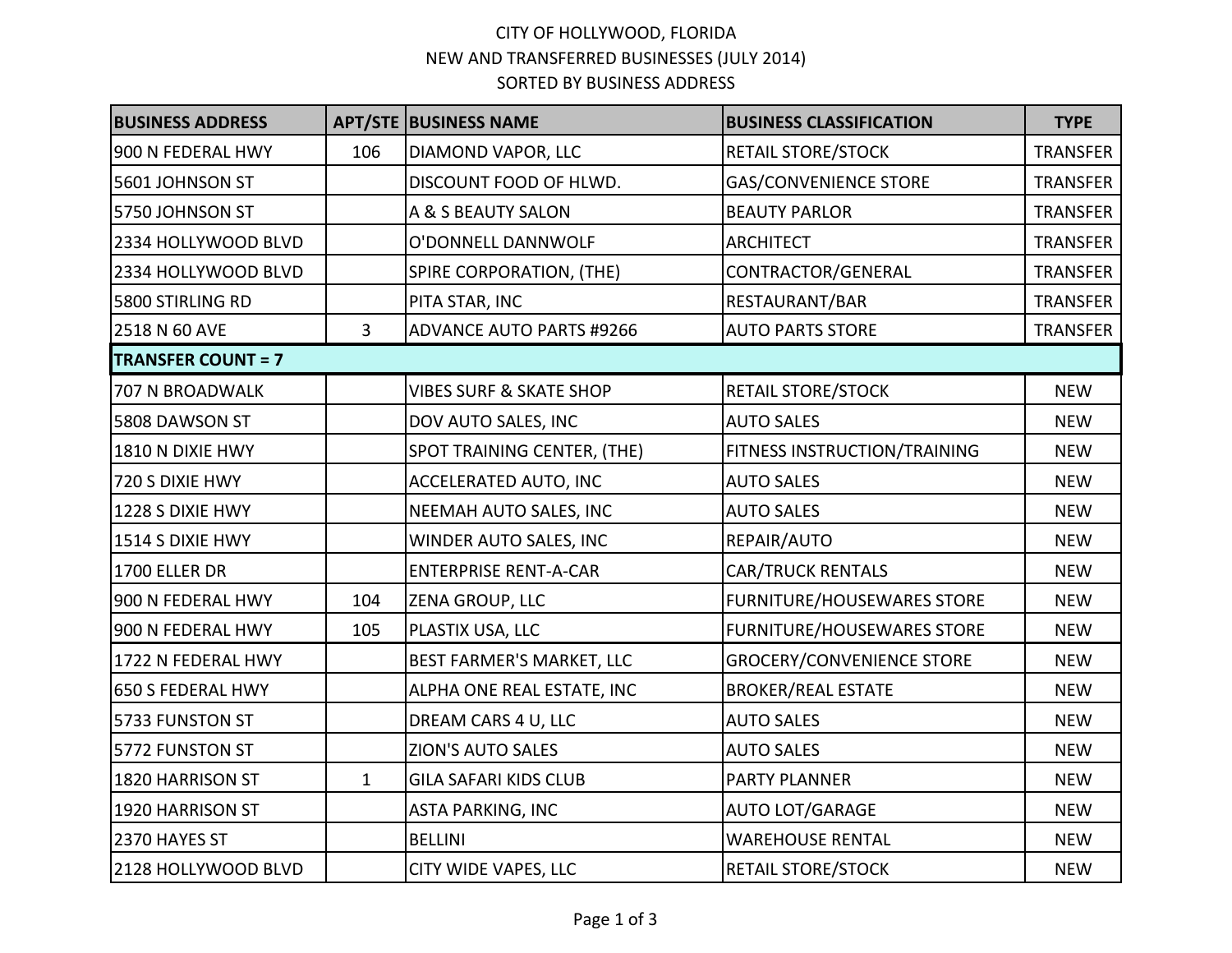## CITY OF HOLLYWOOD, FLORIDA NEW AND TRANSFERRED BUSINESSES (JULY 2014) SORTED BY BUSINESS ADDRESS

| <b>BUSINESS ADDRESS</b> |    | <b>APT/STE BUSINESS NAME</b>        | <b>BUSINESS CLASSIFICATION</b>    | <b>TYPE</b> |
|-------------------------|----|-------------------------------------|-----------------------------------|-------------|
| 3850 HOLLYWOOD BLVD     | 1B | UNIV OF MIAMI SYLVESTER HLWD.       | HOSPITAL/CLINICAL PRIVATE         | <b>NEW</b>  |
| 4000 HOLLYWOOD BLVD     |    | <b>INCEPTURES, LLC</b>              | <b>COMPUTER SERVICES</b>          | <b>NEW</b>  |
| 5635 HOLLYWOOD BLVD     |    | STOP-N-GO                           | <b>GROCERY/CONVENIENCE STORE</b>  | <b>NEW</b>  |
| 6030 HOLLYWOOD BLVD     |    | NICHOLS-AUSTIN, TAMARA              | CHIROPRACTOR/CHIROPODIST          | <b>NEW</b>  |
| 3005 JOHNSON ST         |    | <b>SHOE STUNNER, LLC</b>            | <b>RETAIL STORE/STOCK</b>         | <b>NEW</b>  |
| 4106 JOHNSON ST         |    | <b>B&amp;J FAMILIES LOVING CARE</b> | <b>CONVALESCENT HOME</b>          | <b>NEW</b>  |
| 6331 JOHNSON ST         |    | ALAA SPECIAL ACCESSORIES            | <b>RETAIL STORE/STOCK</b>         | <b>NEW</b>  |
| 6381 JOHNSON ST         |    | KIKO OIL, INC                       | <b>GROCERY/CONVENIENCE STORE</b>  | <b>NEW</b>  |
| 5830 MAYO ST            |    | <b>EXPRESS CAR SALES, INC</b>       | <b>AUTO SALES</b>                 | <b>NEW</b>  |
| 450 N PARK RD           |    | <b>BUY AND SELL NOW REALTY</b>      | <b>BROKER/REAL ESTATE</b>         | <b>NEW</b>  |
| 3849 PEMBROKE RD        |    | JEDS COSMETICS, LLC                 | IMPORT/EXPORT                     | <b>NEW</b>  |
| 5889 RODMAN ST          |    | DYNAMIC MOTOR ENTERPRISE            | <b>AUTO SALES</b>                 | <b>NEW</b>  |
| 2434 SHERIDAN ST        |    | <b>BEST FLIGHT, LLC</b>             | <b>OFFICE</b>                     | <b>NEW</b>  |
| 2442 SHERIDAN ST        |    | <b>COOL KIDZ</b>                    | <b>RETAIL STORE/STOCK</b>         | <b>NEW</b>  |
| 2510 SHERIDAN ST        |    | <b>CARL'S BARBERSHOP SALON</b>      | <b>BARBER SHOP</b>                | <b>NEW</b>  |
| 6600 TAFT ST            |    | SUNSHINE TAX AND ACCOUNTING         | <b>TAX SERVICES</b>               | <b>NEW</b>  |
| 7232 TAFT ST            |    | <b>REHOBTH FURNITURE &amp; MORE</b> | <b>FURNITURE/HOUSEWARES STORE</b> | <b>NEW</b>  |
| 1808 S YOUNG CIR        |    | YOGURTLITE & TREATS                 | RESTAURANT/BAR                    | <b>NEW</b>  |
| 121 N 20 AVE            |    | HOLLYWOOD BEACH BEER CO, LLC        | RESTAURANT/BAR                    | <b>NEW</b>  |
| 1657 S 21 AVE           |    | <b>VIVA BRAZIL</b>                  | RESTAURANT/BAR                    | <b>NEW</b>  |
| 4010 N 28 TER           |    | ABC HOLLYWOOD LUMBER                | <b>WHOLESALE MERCHANDISE</b>      | <b>NEW</b>  |
| 3916 N 29 AVE           |    | <b>G&amp;A ENTERPRISE, INC</b>      | <b>PROPERTY MANAGEMENT</b>        | <b>NEW</b>  |
| 4032 N 29 AVE           |    | <b>BTGSA CORP</b>                   | <b>WAREHOUSE RENTAL</b>           | <b>NEW</b>  |
| 4052 N 30 AVE           |    | SUPREME AUTO IMPORTS, INC           | <b>AUTO SALES</b>                 | <b>NEW</b>  |
| 3732 SW 30 AVE          |    | <b>BALLY TECHNOLOGIES</b>           | CONSULTANT/BUSINESS ADVISOR       | <b>NEW</b>  |